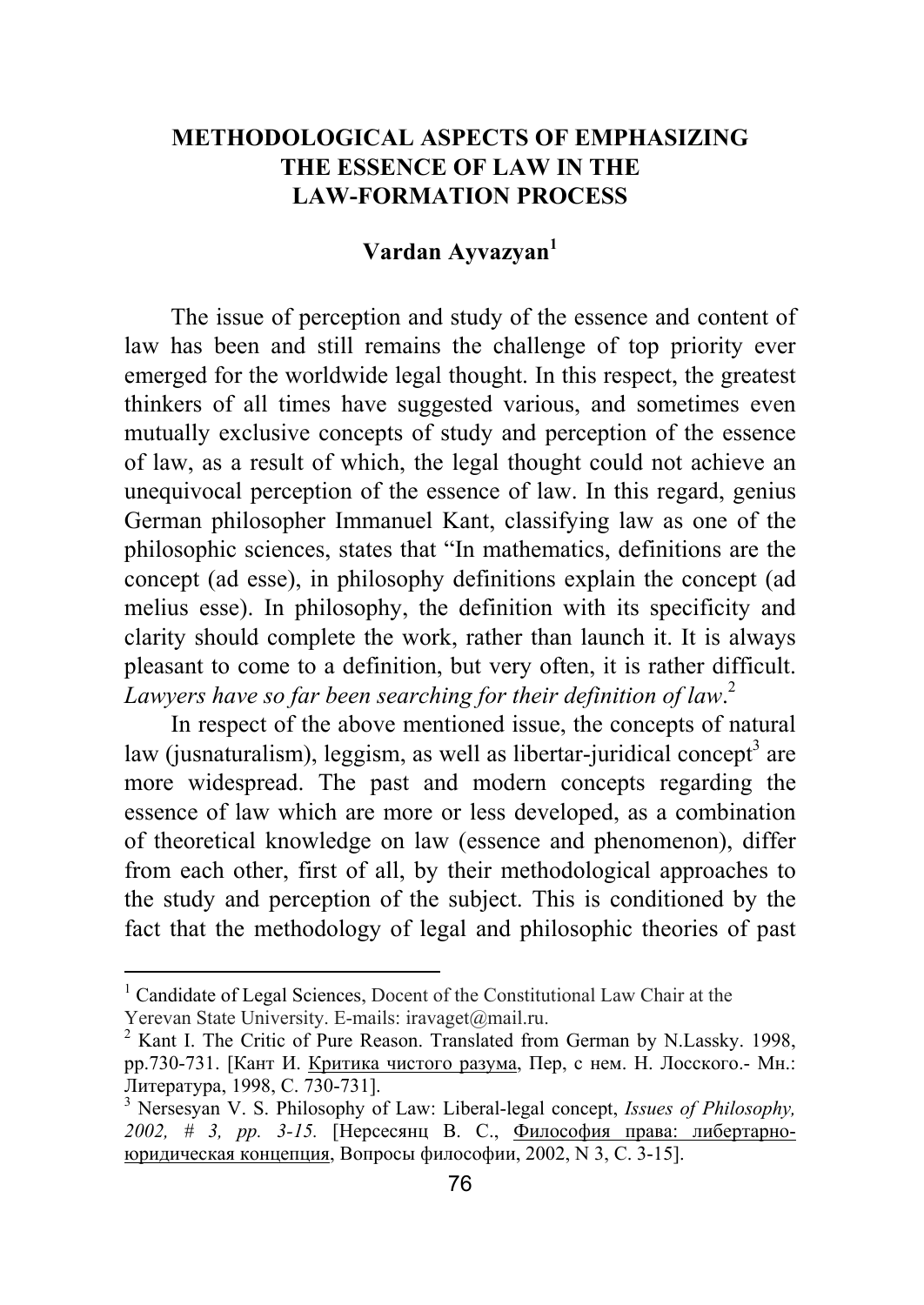and present has been limited to the framework of the subject of their concept, and the same phenomenon (law) within the scopes of different concepts has obtained totally different substantive expression in the sense of its recognition and meaning. For example, the concept of non-conflict society and that of the conflict society, which is opposed to the latter, establish different methodological systems with respect to the essence of law, wherein the description of phenomena and the complex of conclusions regarding the causal logical links not only contradict each other, but also do not intersect at the level of conceptual terms and may not have common theoretical standards with respect to carrying out comparative assessment. Particularly, Soviet socialist economic planning law could not be compared to the capitalist commercial law, as it did not differentiate between public and private law and, moreover, considered it impermissible. Though from the perspective of positive law these two as systems for ensuring compulsory rules of conduct were practically equivalent.

The emphasis of the essence and content of law is conditioned by the issue of origin or *formation of law*, which makes it possible to understand the quality of laws, whereof the ensuring of balance and harmony of all social processes is dependent. The understanding of law and its functional mission (assignation) presupposes the formation of a respective concept. If ignored, it will create a systemic conflict, which nowadays is expressed in the form of recurrences of critical and actual disruptions, such as, for example, the overthrow of multicultural model of society in the territory of the European Union. As a bright example of the abovementioned fact, let us take the confession made by Angela Merkel, Chancellor of the Federal Republic of Germany, one of the key countries of the European Union, in her speech at the meeting held in Potsdam with the youth wing of the political party "Christian Democratic Union", which particularly underlined that the idea of multicultural society within the territory of the country completely failed.<sup>4</sup> This systemic conflict emerged when Germany decided to solve the problem of lack of

 4 For more details visit: http://www.newsru.co.il/world/17oct2010/merkel409.html.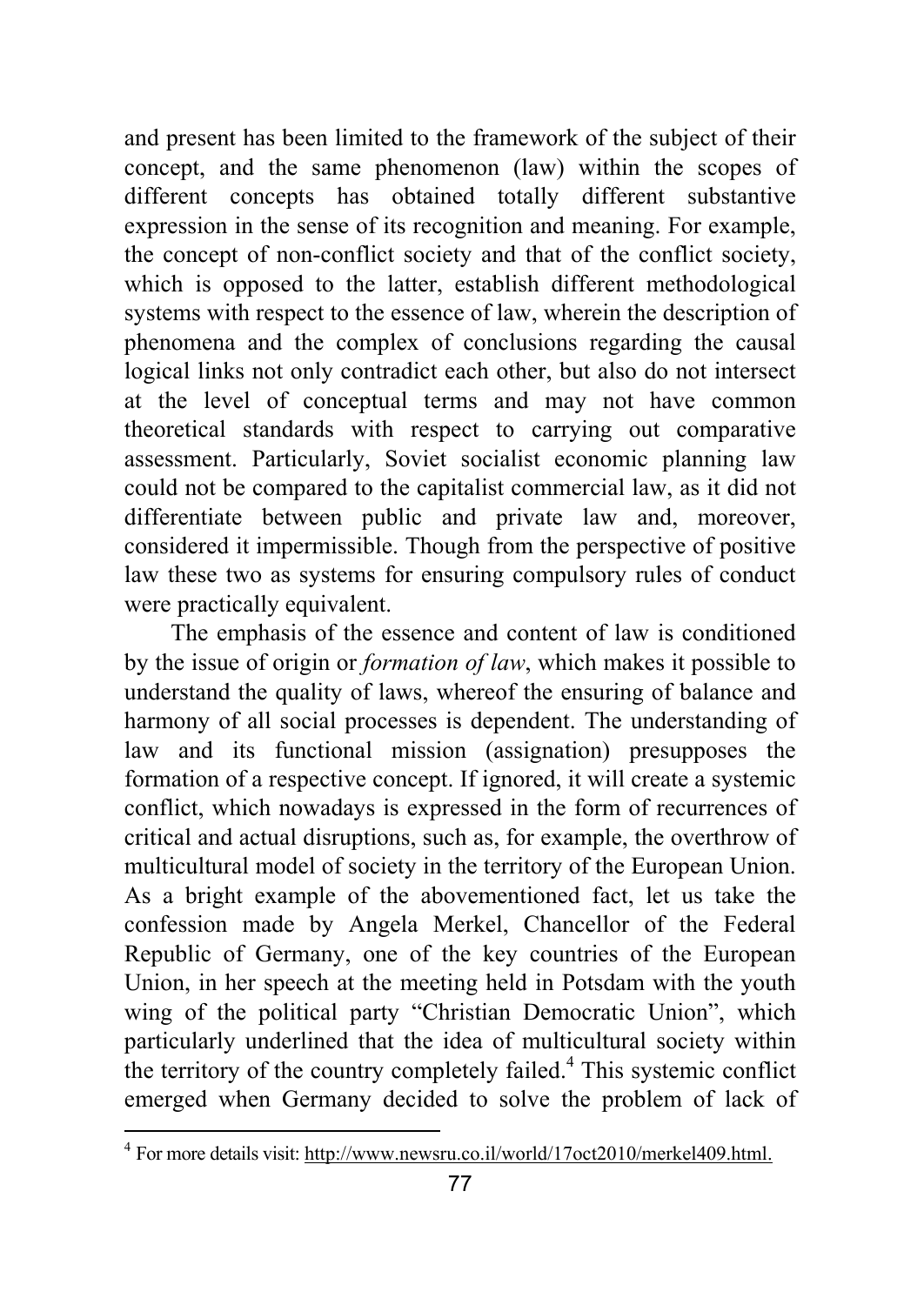workforce not through the systemic scientific-methodological, but through situational approach, that is by the means which was the easiest and fastest one at that moment. Particularly, for the purpose of involving cheap workforce in the economy, the gates to the country were hospitably opened for the billions of working migrants from Turkey, Greece, Spain and Yugoslavia, who were completely satisfied with the German standard of living. As a result, the systemic integrity and homogeneity of the German civil society, which was then at its highest level of development, was disrupted. Such phenomena also influenced France and Great Britain.

Meanwhile, the essence of law requires a deep scientific methodological study, with the availability of a serious methodological toolbox of law formation. The law formation process starts at the law creation level, which should have scientific logical formulation, and if we do not study natural law, it will be understood as a God-given reality. The methodological approach of natural law presupposes the existence of objective harmony, the essence of which should be scientifically studied irrespective of the fact whether it functions and ensures functional balance of social relations or not. In this respect, the issue of law itself becomes the ensuring of functional balance, the standards whereof shall be based on the objective logical model of the concept.

But if a person does not set himself a task to study the essence of harmony and emphasize the essence of law, he or she will get use of the law so long as it is still in force. Thus, we see that the formation of law may not take place without the perception of the essence and nature (not as a fact) of law, and the essence of law should be emphasized with certain paradigm of law.

In our view, in the concepts suggested from the perspective of methodological approach of emphasizing the essence of law in the law formation process, a number of key questions have been left unanswered; particularly, the question of whether the law has originated spontaneously or it always existed; whether it has originated at all, or is simply a God-given reality; if originated, then how it happened; whether it has originated by itself, or as a result of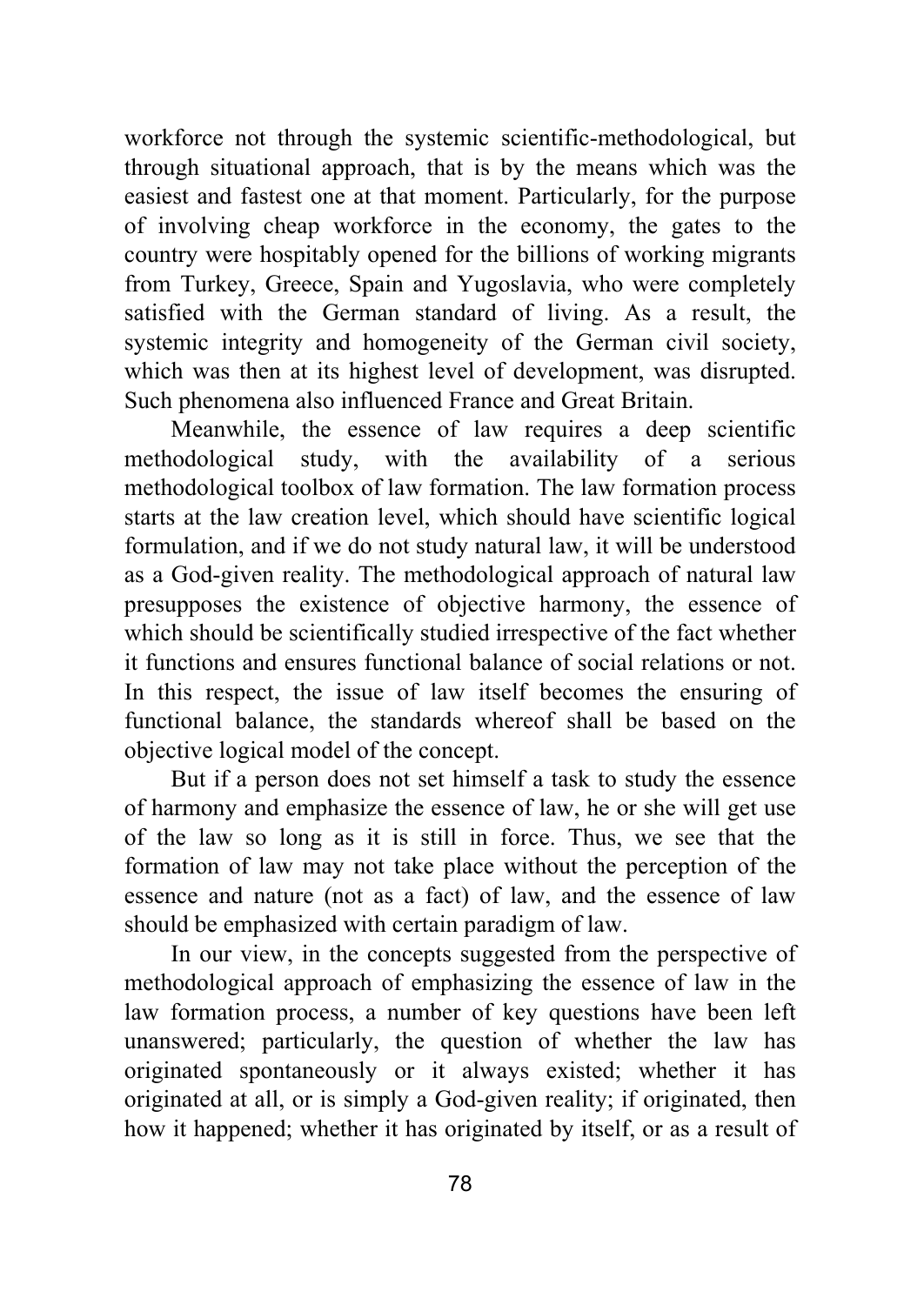conscious perception of the essence of law and development of law formation mechanisms on the basis of the latter, which is the space of coordinates of law; how to move from the space of "non-law" coordinates to the level of coordinates of law, and vice versa; how to prevent the transfer of law to the level of "non-law" coordinates, and a number of other questions. As a result of synthesis of the mentioned questions, we get the following conceptual question, comprehensively summarizing the issue:

*"Is it possible to establish rules of conduct and value judgements, which may, for all the people, be objectively true and at the same time be defined by a person himself, and not forced by "authority"?* 

The answer (Yes or No) to this question serves as a basic principle, which predetermines the central aspect of dividing the methodological approach of emphasizing the essence of law in the law formation process within the framework of a relevant concept.

In case if the answer is "No", we get such a conceptual approach of emphasizing the essence of law, which predetermines a separate methodological direction (branch) by adopting the basic thesis, according to which the ability of a person to establish accurate objective rules of conduct is rejected.

As a result, a principle is formed, according to which value judgements are not objectively credible and are simply arbitrary, unreasoned preferences and antipathies of an individual, which at the end becomes the subject and norm of law with its subsequent formulation in the legislative system (by using the whole methodological toolbox of creation of positive law).

In this case, the whole conceptual base is formed on a model of value system, whereto the definition of any desirable weal is assigned, and here the desire becomes a measure of value, and not vice versa. Naturally, in this case the legal essence (nature) of value is defined and generated at the subjective level within the framework of desires and preferences of an individual.

Such subjective formation of law (value based formation of norm) is based on the idea that if pleasure is weal for a person, and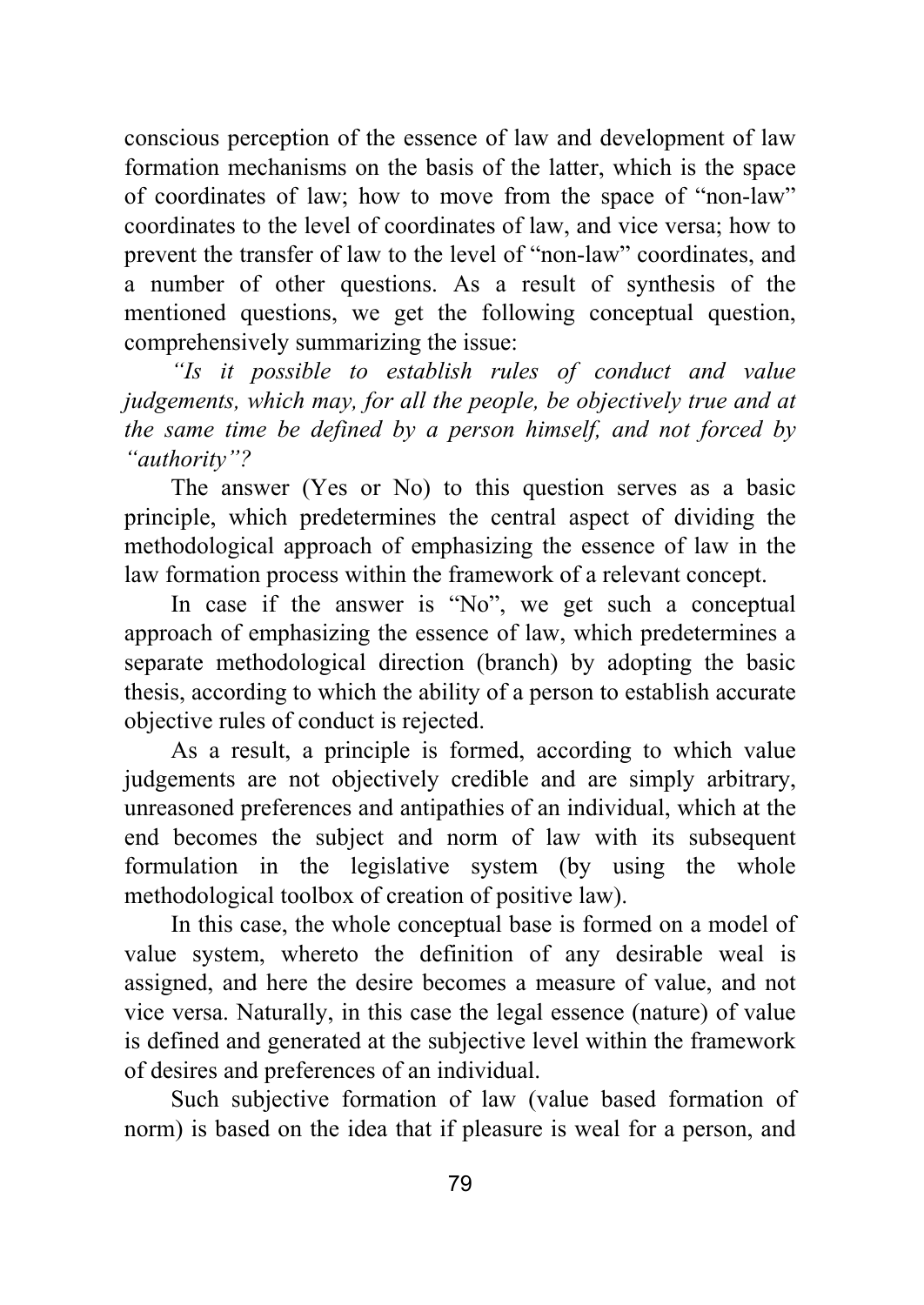suffrage – evil, the principle according to which the desires serve as a determinative factor for the assessment should apply, that is, only those desires may serve as a Value, the fulfillment of which gives pleasure, and all the others may not.

Such extreme subjectivism in its nature is not compatible with the idea of comprehensiveness of ethic norms and their availability for all the people and, therefore, may not serve as a basis for the formation of compulsory rules of conduct for the society. And if such subjectivism was the only form of legal ethics, we would have to face a choice between ethical authoritarianism and rejection of all the claims to having comprehensive ethical norms ensuring objective rights of a person.

What arguments can be brought for people, who reject the ability of a person to establish objective accurate rules of conduct? In this case, as an argument we choose the answer "Yes" by applying totally controversial methodological direction of defining the essence of law, which is based on the concept of acknowledging and accepting the objective nature of values. Based on this logic, Jean Jacques Rousseau, leading conceptual thinker during the French revolution, suggested a concept, which was based on the principle that "Everything that is considered to be weal and corresponds to the order, is considered as such by the nature of things and is not dependant on the agreement between people".<sup>5</sup>

As a result of such ideological approach a principle is formed, according to which values are of objective nature, value judgements express objective credibility and may be presented in the form of formal logical models of a norm by enshrining them in a respective law in the scopes of a complete legislative system. Thus, the whole methodological toolbox of creation of a norm of natural (objective) law is put to use.

In this case the establishment of logical models of norms shall be based on the knowledge obtained as a result of systemic research and further learning process. The mentioned process shall take place within the framework of science on law, wherein the essence of law

<sup>5</sup> Руссо Ж.-Ж., Указ соч., С. 176.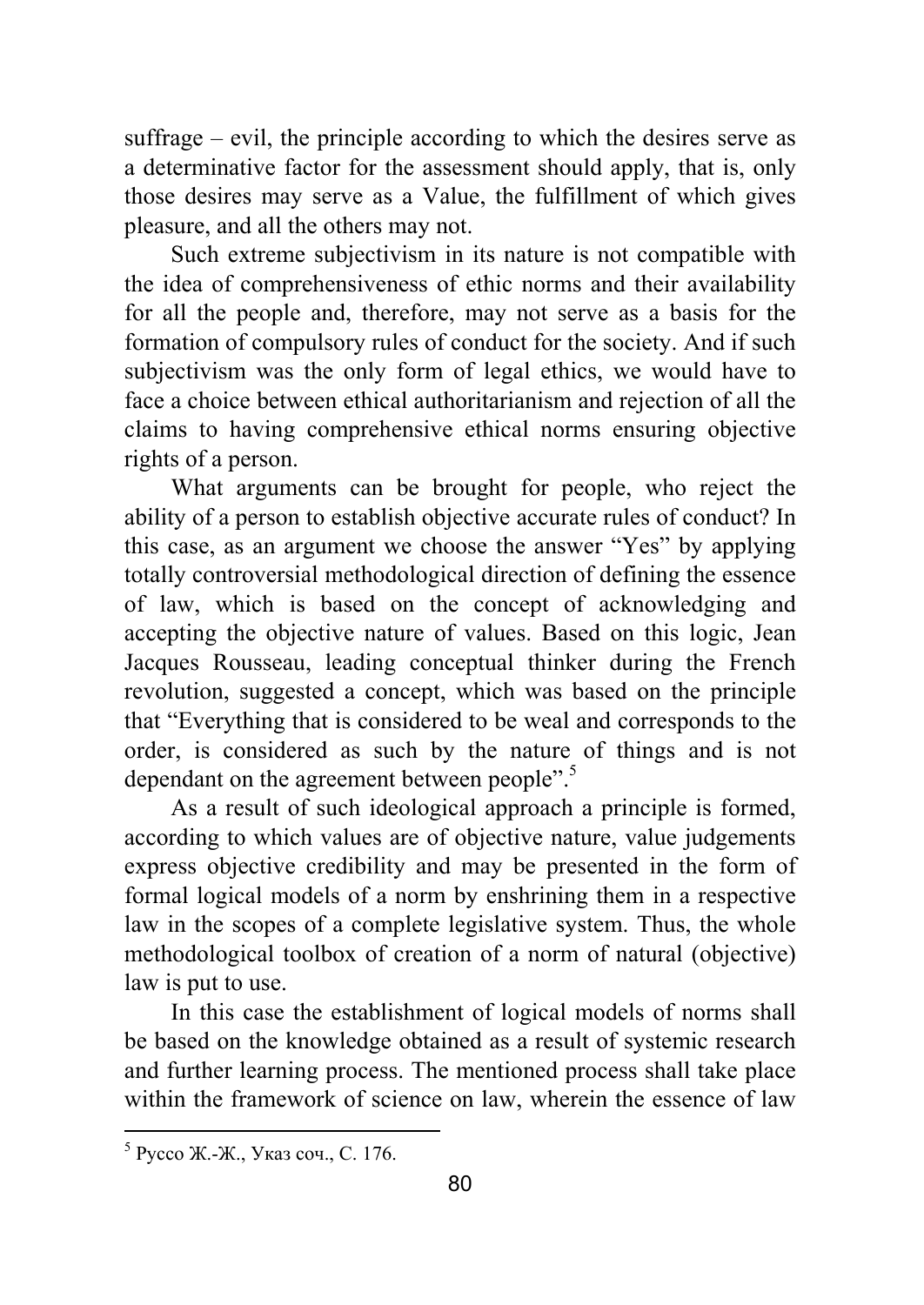is emphasized as a key issue of top priority.

It is important to mention that the conceptual basis for the perception of law, which predetermines the law formation and enforcement process, is formed at the level of choosing the ideological platform.

*The category of "essence" should include such qualitative features, without which the subject, the essence whereof is discussed in this article, cannot exist in general.*<sup>6</sup> Particularly, the essence of law should be emphasized in such a way so as to reveal and describe the essence and semantic content of law as a genesis of law, which includes all its qualities, goals, features, reasons of its existence and historic destinies.

Otherwise, within the scopes of legal regulation system a systemic conflict of "conceptual default"<sup>7</sup> emerges, which results in the absence of metrics of methodological adequacy of the legislative system in all of its stages (development, introduction and operational enforcement of law).

"Conceptual default" may be emerged for the following reasons:

a) The conceptual position stating that the essence of law does not exist in general;

b) The "NO" answer;

c) In case of the "YES" answer, the absence of a complete system of the complex of uniform unequivocal concepts, which would make it possible to reveal and describe the essence and semantic content of law as a genesis of law, which includes all its qualities, objectives, features, reasons of its existence and historic destinies.

Therefore, the issue of comparative legal studies also remains

 6 For more details see Leist O.E. The Essence of Law: Problems of Theory and Philosophy. Moscow 2002, P. 8. [Лейст О.Э., Сущность права, Проблемы теории <sup>и</sup> философии права, Москва, Зерцало-М., 2002, С. 8]. <sup>7</sup>

 $^7$  For a more detailed description of the term see Vardan Ayvazyan, Legal Aspects of Conflictology and legitimacy. *Jurisprudence, #139.3, Yerevan, 2013, p. 15.*  [Вардан Айвазян, Правовые аспекты конфликтологии и легитимность, Вестник Ереванского университета, общественные науки, Правоведение, 139.3, Ереван, 2013, С. 15.]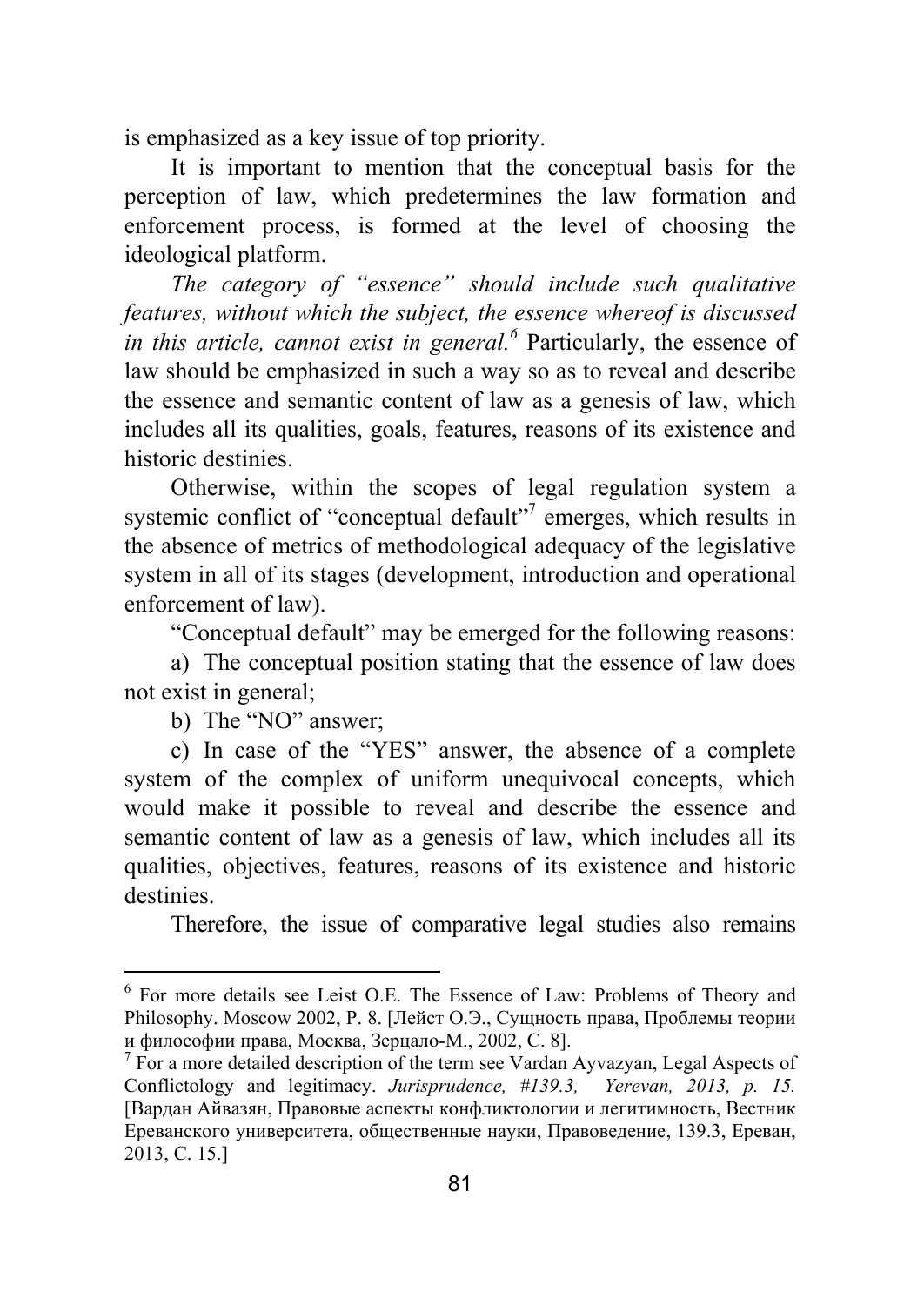unsolved, as *without a common definition of "law" it is impossible to define law of different times (eras), and decide on what should be compared with what.* At the same time, it becomes impossible to explain the reasons of succession (continuity) in law and theory of law.

It is obvious that the essence of law may systemically be emphasized only within the framework of scientific-disciplinary learning at the fundamental level. The problem is that the law formation process in any case takes place according to the presumption that any complex social process, official powers or society may not be situated within the framework of this or that legal regime – outside the management system prescribed by the relevant legislation, aimed at preventing ungovernability and chaos. As a result, from the perspective of practical priority of ensuring law order, taking into account the lack of time and content of academic reservoir of knowledge, the whole methodological complex is replaced by a rapidly introduced methodical toolbox of the hastily developed legislative system. As a rule, this takes place by borrowing other ready-made laws and through their transplantation into tissues of state structure. It is obvious that in this case the aspects of the discussion of the essence of law at the methodological level simply collapse. Meanwhile, according to the French thinker C. Montesquieu "Law is human intelligence, as it governs all the peoples on the Earth, and the political and civil laws of any nation should be nothing else but a separate expression of that intelligence". They should correspond to the physical characteristics of the country – its climatic conditions (cold, warm or mild), soil quality, its state, size, way of living of its inhabitants (farmers, hunters or shepherds), level of freedom ensured by the state regime, religion, habitudes, wealth, number of population, trade, morals, and habits. Lastly, they are linked to each other and are conditioned by their origin, legislative goals, fitness of things, on the bases of which they are approved.<sup>8</sup> In the law formation process the consideration of the

<sup>&</sup>lt;sup>8</sup> Charles Loui Montesquieu, Selected Works on the Spirit of Law. Moscow 1999, P. 16. [Шарль Луи Монтескье, Избранные произведения о духе законов, Москва, Мысль, 1999, С. 16].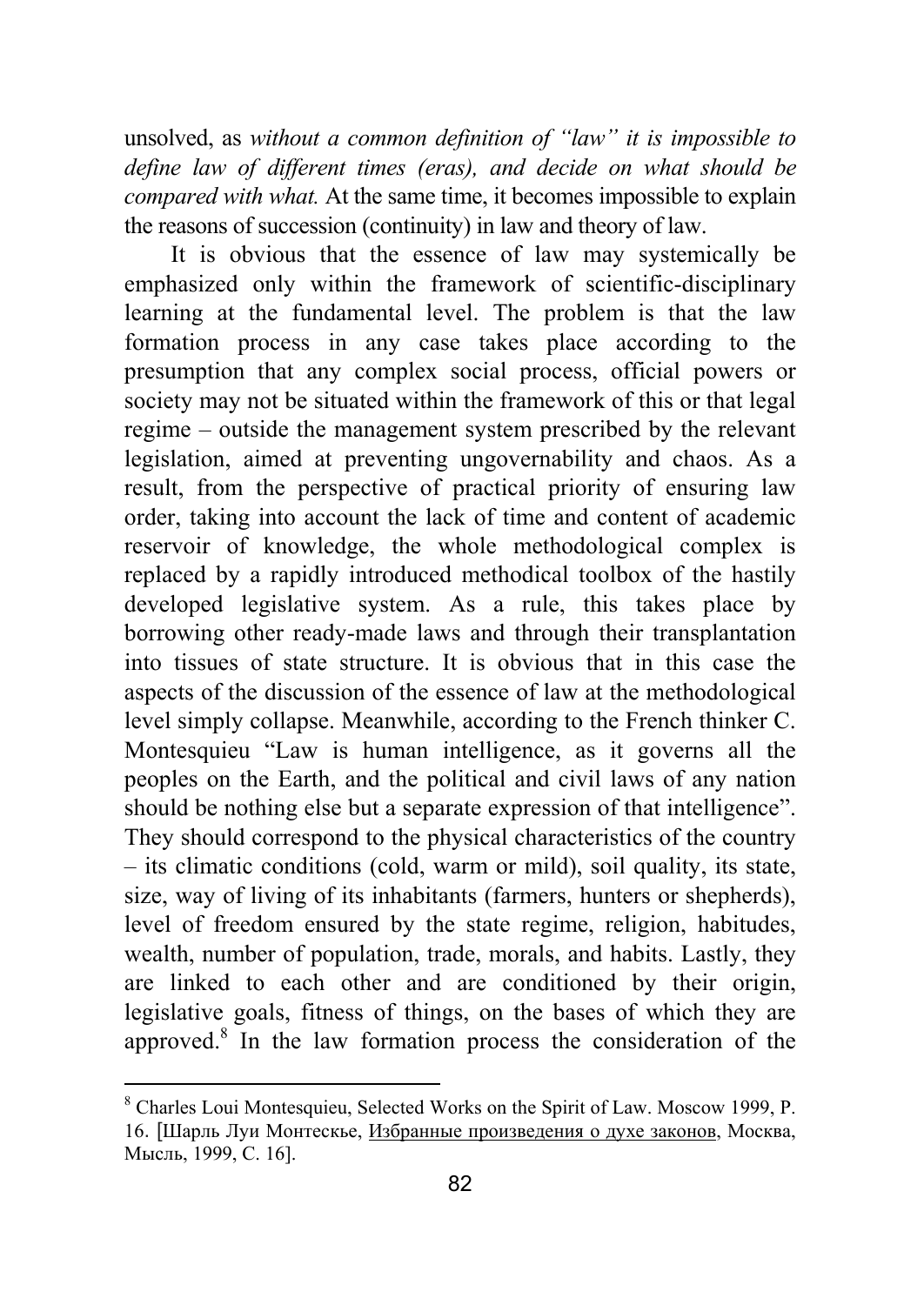above mentioned facts predetermines the aspects of methodological approach of the essence of law.

Though the systemic conflict of "conceptual default" of the essence of law exists in practice at the systemic level, it is officially considered as a non-existing phenomenon, as it is not discussed in general and is not seen.

Naturally, if there is no essence of law, the metrics of methodological adequacy of the technically approved legislative system is also absent. In this case, the legal content of a norm is narrowed down to the scopes of the feature of imperative obligation, wherein all the other features arising from its model of legal content are absent. As a result, law is viewed not as a *legal*, but *juridical* object, and the legislative system – as a *system of obligatory rules*, and never as a *system of legal regulation* which involves the essence of law. In this case the semantic structure of the complex of concepts and the structure of conceptual hierarchy of the legal model of the society, state, complex social process either collapse, or are replaced by technical implants borrowed from different legislative systems, which create a legal confusion (collage) and are not subject to any contextual assessment. As a result, the *legal* nature of law is transformed into *juridical* one taking the law formation to the technical level of norm creation.

The above mentioned facts give reasons to state that *the systemic conflict of "Conceptual default" serves as a means to separate the law (legal relations) and statutory law (legislation, state regulatory acts and orders), which is very important in defining the logic of legal nature of all public relations systems, which in combination may in a consolidated manner and in legal format present the essence of law already as a philosophic-legal category.* 

At the same time, such approach, in our view, makes it possible to perform operational refinement at the level of methodological adequacy of the legal nature of legal perception system of this or that "legal world-view" (for example, leggism, jusnaturalism, libertarjuridical), which gives a conceptual description of the origin, sources and goals, nature, role and designation of law and of legislation.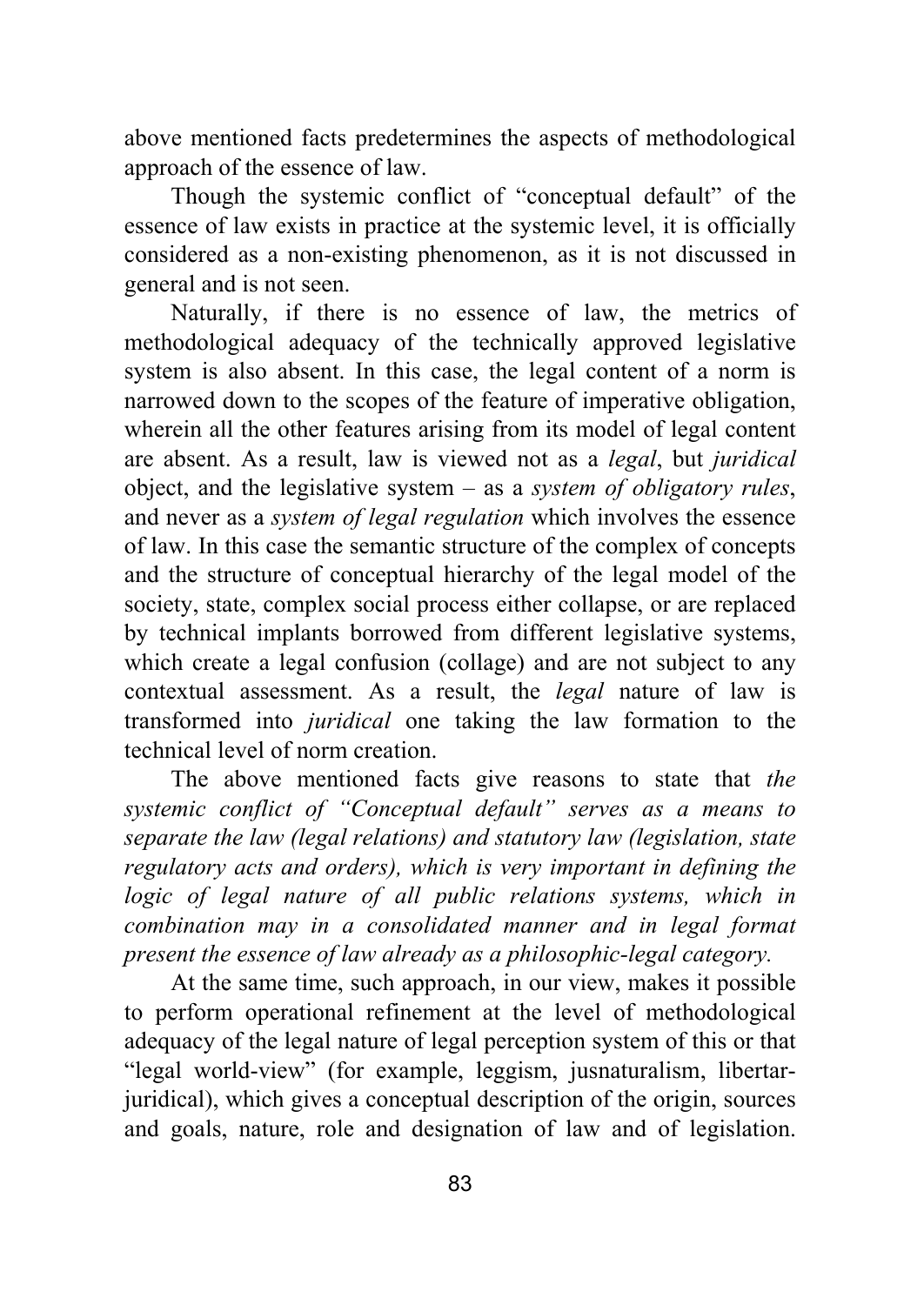Besides, it also makes it possible to give the typological description of legal systems, based on the criteria parameters of methodological adequacy of the legal nature of law formation in the process of their genesis. For example, it becomes possible to study the formation of *systems of conditional, conventional or situational law* in the context of displaying the legal dimensions of natural and positive law, as well as to ensure their navigation within these legal dimensions.

Nowadays, in the context of emphasizing the essence of law, it is very important to study and reveal the legal nature of the new manifestations, such as the system of relations in the virtual space of internet, where more and more social transactions within the framework and in a new format of global interaction are transferred in a high speed, thus transferring the system of public relations to cyberspace. In this respect, our era becomes a witness of dynamic junction of constitutional rights and digital sphere.<sup>9</sup>As a result, public relations of new qualitative format are formed, where the public relations are transferred to a completely new cyberspace. Such are for examples social network, social communications, commercial and payment transactions, business intercourse, legal transactions in the format of electronic signatures and documents, even any emulation of online interaction in legal format, such as the remote court sittings.

All these facts predetermine the necessity to elaborate a new type of cyber legislation in an unprecedented form of expression of the essence of law. In this case the current tendencies of applying "mechanism of leggism" aimed at giving post factum legislative formulation to the relations practically existing at the non-law coordinate space through the introduction of an operative norm creation process becomes ineffective and sometimes even useless. And again, it takes place as a result of systemic conflict of "conceptual default" existing in the legal regulation system of cyberspace, in case of which the law formation concept at the

 9 Michel Rosenfeld, Andras Sajo, Constitutionalism: Foundations for the New Millenium, New Millenium Constitutionalism: Paradigms of Reality and Challenges, Njar, Yerevan 2013, page 11.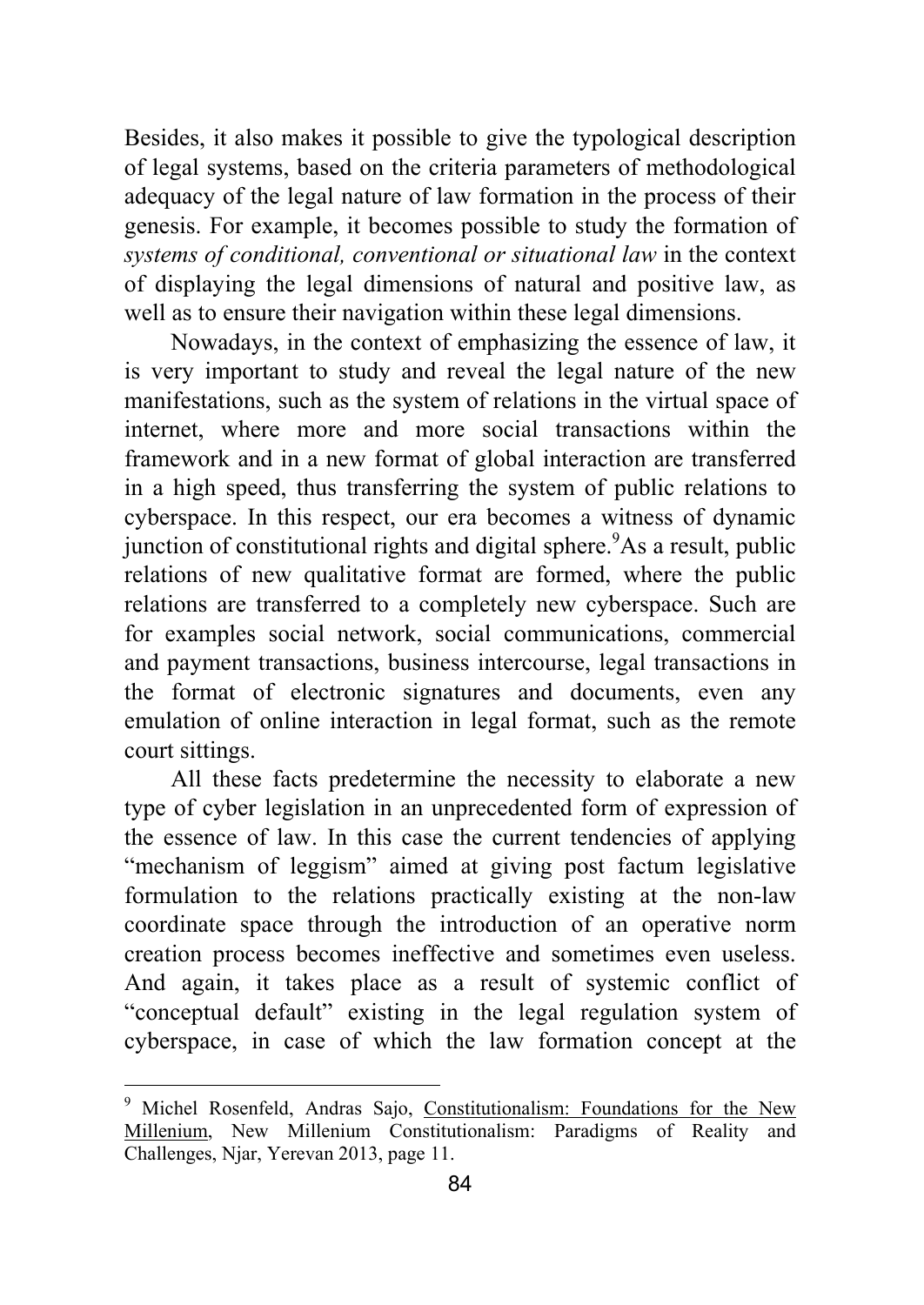cyberspace is not studied in the context of the essence of law or is completely absent. It is replaced by the aspects of informationaltechnological description of the norms regulating relations. In this case, as a rule, the attention of the powers is concentrated on the elimination and exclusion of the existing and developing recidivism, as a result of which the these give orders for the elaboration of prohibiting and preventing mechanisms. Meanwhile, the description of the legal context of a norm should serve as a basis for the comprehensive elaboration of legal regulation system, on the basis of which the legislative system will be able to fundamentally solve the issue. The unsolved issues of protection of copyright, imposition of taxes, information security, and private information space of a person, as well as those on protection from illegal impacts system in the sphere of education, moral development, entertainment, exclusion of the exploitation of global network resources for the purpose of organized crime and others, which from the perspective of law enforcement on cyberspace are in critical condition, are classified among such issues.

At the same time, the peculiarity of cyberspace is described by the fact that within this space such high technological instruments for the implementation of relationship systems are dynamically initiated, in comparison with which the traditional technology of social interaction and communication, with its inertia, is simply incompatible. Besides, the origination of crime and the elaboration of mechanisms for deviating from the prescribed legal norms develop with extremely high speed. That is, crime, as well as legal regulation, law enforcement and the whole law enforcement system have completely different mechanisms of functional implementation in the traditional legal environment and within the cyberspace.

The given judgments bring forth the following question "*Is it possible to establish rules of conduct and make value judgments,*  which may, for all the users of global network, be objectively *accurate and, moreover, be defined by users themselves, and not simply forced by 'authority'".*

In our view, we do not have a "No" answer for this question.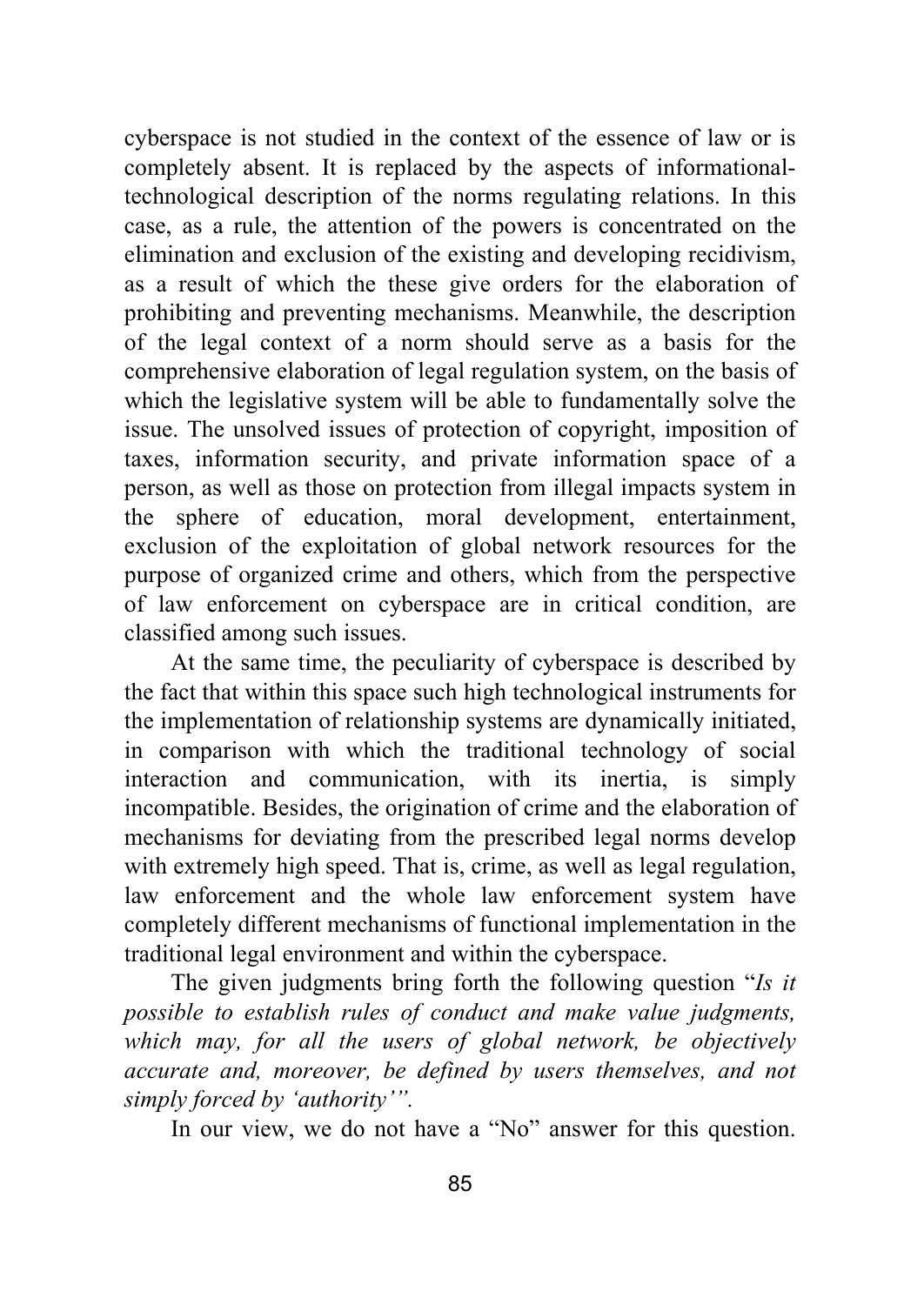But in that case, in order to give a "Yes" answer, it becomes necessary to solve the issue of revealing the essence of law in cyberspace by excluding the systemic conflict of "conceptual default". The solution to the problem may be given only in case of availability of a basic concept of the legal model of global network, which should be elaborated at the level of a methodological synthesis of all the sciences regarding the application and development of law and global network. Here the key point is the methodological ability of formatting of all processes in the sphere of global system, by emphasizing the legal nature of each of them. The key factor of law formation is the study and revelation of legal nature of information through elaboration and implementation of the key conceptual principles of libertar-juridical model. It gives an opportunity to preserve the open and common functional nature of global system, as a key peculiarity of ensuring the global processes. The unsolved issues regarding the legal context of information, due to their double nature (useful or harmful) make it necessary to deviate to some extent from its open nature and introduce relevant censorship and nationalize the global network through the authorized "authority" performing restricting and prohibiting functions. As a matter of fact, it may result in the change of the global system as a means for development and of libertar-juridical status or even to its elimination creating a new substance with the possible tendencies of moving towards default and stagnation.

From the legal perspective, an example may be the vague definition of the prohibition or authorization of information containing negative content (for example, suicidal ideas, child pornography, pedophilia, homosexuality, nationalism, religious intolerance, terrorism and other types of propaganda). It may be viewed as a positive method of legal regulation for the purpose of preventing the repetition of the negative precedence. At the same time, the referred information may potentially have the peril of stimulating non-compliance with the legal norm, leading to a number of offences. Crystallization attempts have in this context been undertaken; however, it is still not clear whether the concepts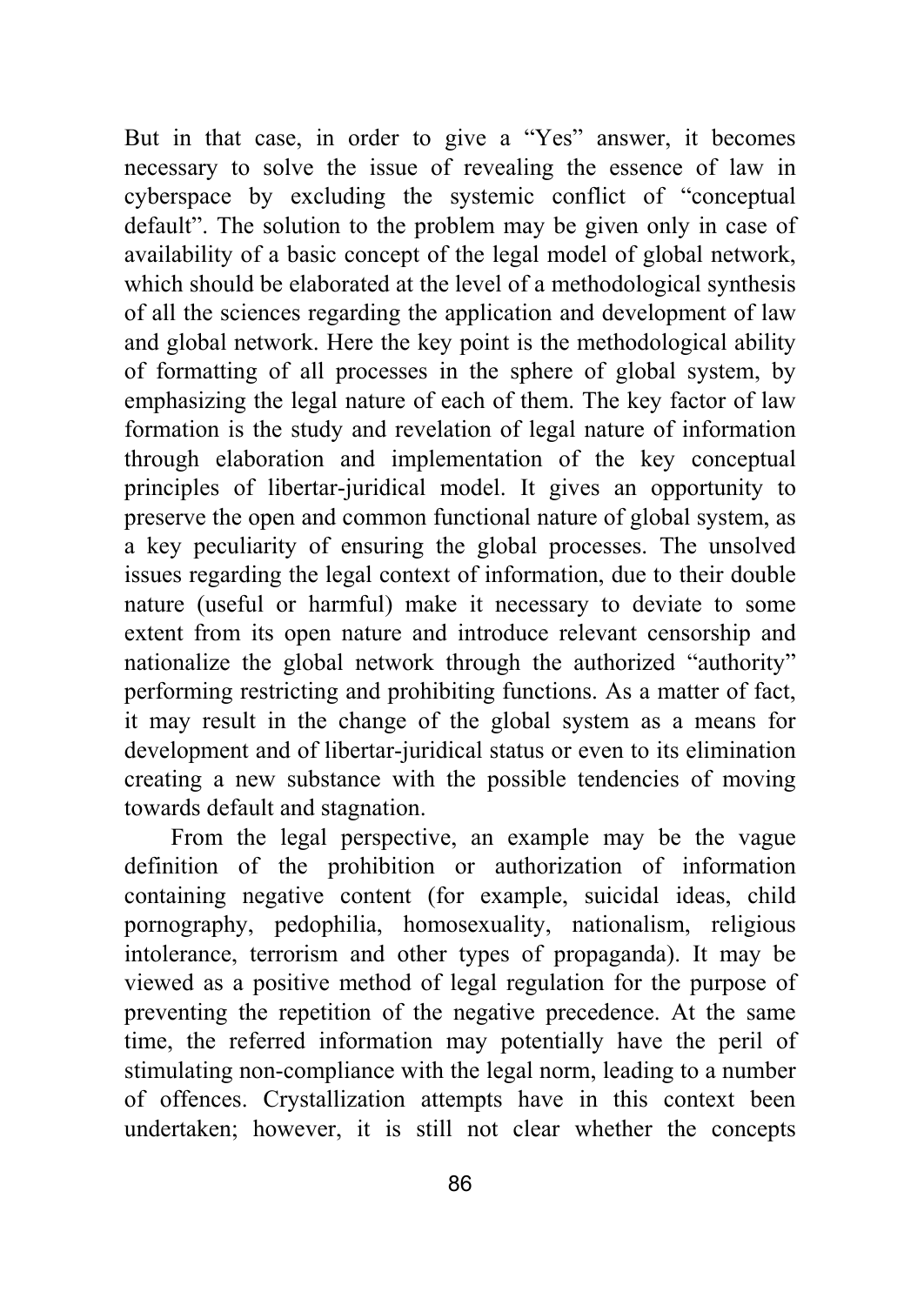stimulating the prevention of offences may be used for classifying the legal content of information and defining standards. It is obvious that describing the content of information from a limited technical perspective may form a conceptual default in the context of the essence of law (data protection law), adversely affecting the formation and enforcement of law in its every aspect.

From the perspective of emphasizing the essence of law, the main issue remains unsolved also in the context of global law formation and formulation of international law. Here, too, the central question is the following: *"Is it possible to establish rules of conduct and discuss such values which may, for all the member states of the*  UN, be objectively true, and be developed by the UN within the *framework of international law and defined by the member states, instead of being forced by "authority" on behalf of a group of super powers or supranational unions and groupings which formulate the geopolitical position."* 

This question may not be answered negatively, since the whole historical process of the formation of international law, starting with the postwar period until present has been based on the idea of precedence of international law over use of force. This means that the applied formula was not based on a negative answer; furthermore, it was based on a positive answer, resulting in formation of law on the global level by developing, applying and coercing international law. This basically implied large-scale centralization of ideas concerning law from all over the world for the development of the conceptual basis of international law which would define the legal content of globalization. The latter, in its turn, had to ensure the legal model of the world, including all the issues, for the purpose of ensuring the balance between supranational and national legal territories.

This means that the solution of the problem first required development of a system of methodological tools, which would allow to clearly define the essence of law through comprehensive categories, ensuring the legal integration of all countries within the framework of a single international law. While it is currently based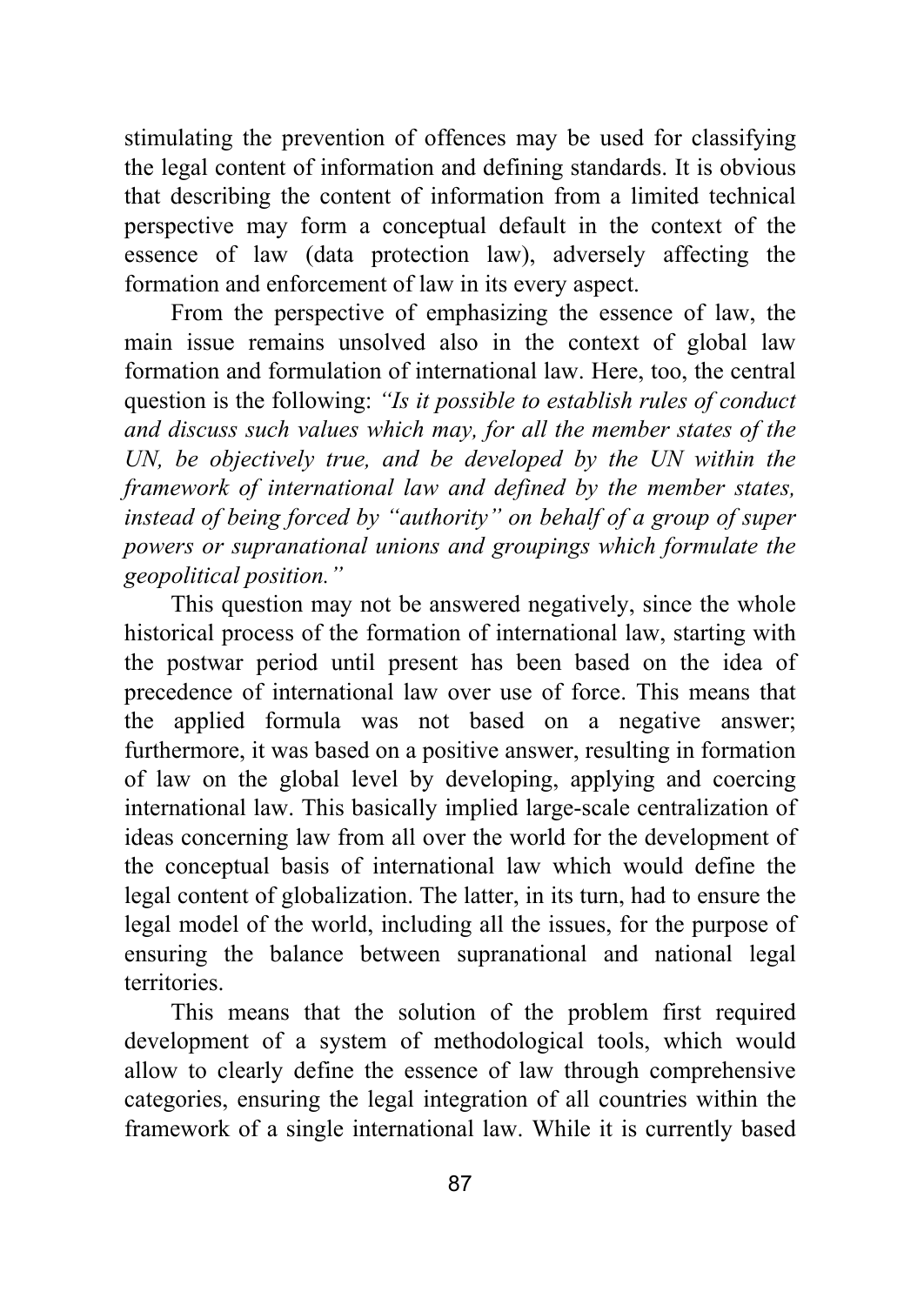on the formula not involving a "negative answer", it is still possible, depending on the interests of states possessing geopolitical powers.

As a matter of fact, it was the first major attempt of law formation on the basis of systems, by abandoning the practice of leggism, considering that during the pre-war colonial period the main model of international law used leggism as the most practical and favorable method of legitimizing and legalizing geopolitical dominance in all its aspects. In particular, taking into account the conflicting nature of the two ideological systems based on the geopolitical blocks and super powers, as well as the responsibility of nuclear disarmament, the competition between socialism and capitalism, the fundamental potential of legal systems required the development of international law, the methodology whereof would include such comprehensive legal means which would be able to combine two incompatible legal models within international law (socialism and capitalism). In particular, this approach predicted both the unique significance of the UN and the impossibility of disregarding the key importance of their research. This circumstance undoubtedly promoted the development of law for both scientific and application purposes minimizing the simplified and easy approach based on leggism, making it thus possible to balance the development of the legal system and legal norms in a single process of legal formation within the international law system.

This all predicted the growing role of international law, and the UN was viewed as both a scientific methodological center for the development of international law and governance system, and a system for applying the international law through the mechanisms of Security Council. As a result, since the formulation of the UN and conclusion of international treaties, international law norms have played a key role in the international and domestic relations.10

Thus, the complexity of the main issue of the essence of law was indirectly addressed on the level of a specific system and received respective solutions, excluding the systemic conflict of

<sup>&</sup>lt;sup>10</sup> For more details see Harutyunyan G.G., Judicial Power; From European cooperation development experience, Yerevan, "NJAR", 2002, page 14.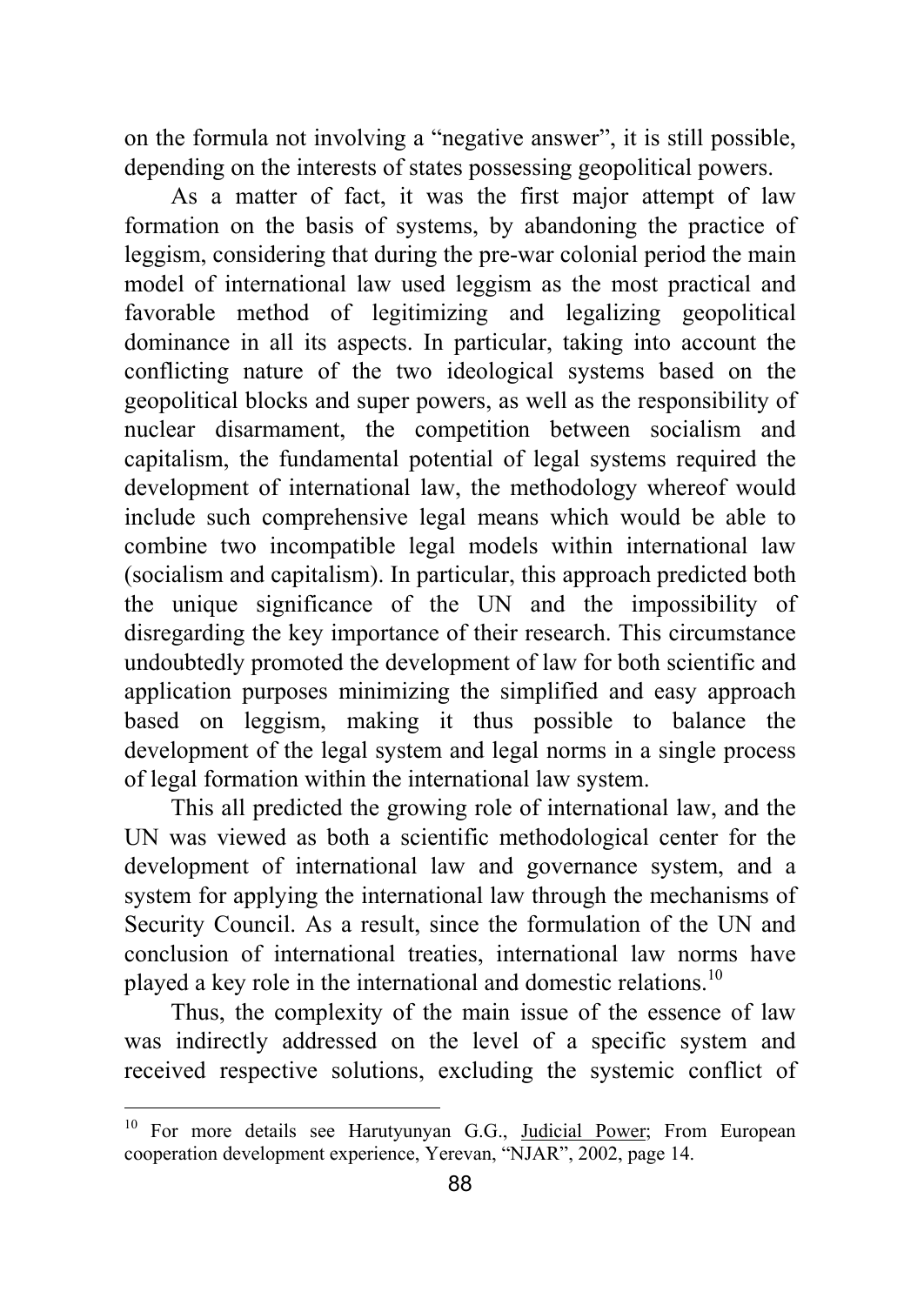"conceptual default" (conceptual lack). Furthermore, the assertion of the absence of the essence of law was completely excluded, whereas the global community refused to accept the idea of an irresponsible nature of law, possibility of chaos and the coercion of tyranny through wars, taking into account the fresh memories from the Second World War. As a result, global developments made it impossible to use leggism for the purpose of colonization and legalization of occupation.

In this regard, a respective chain of law formation was formed which developed the conceptual model of all political, economic and cultural aspects, political unions, decolonized countries, supranational integration unions, *excluding the self-forming principle of law formation.* As a result, such law formation processes, as the formation of British cooperation, restoration of Europe and Japan, were implemented in strict compliance with systemic programs (for example, the Marshall plan). Such law formation processes included also the formation of European cooperation, economic cooperation, as well as of the OSCE, NATO and Warsaw agreement, which lasted until the collapse of the USSR.

Following the collapse of the USSR, this process was unfortunately terminated, and a new positioning was formed where the advantage of geopolitical authority was transferred to the USA, as a matter of fact causing instability in the system of global governance. From this perspective, on the one hand, the cornerstones for the stability of the international systems are still being developed, whereas on the other hand the current international institutions serving that purpose are losing their former significance.<sup>11</sup>

We think that this circumstance in its turn affected globally the development and deepening of global cataclysms happening around the Earth (for example, the Arab spring or the crisis of financial and monetary systems).

As a result of lack of the key significance of the international law, the practice of leggism was revived, for which reason the issue of recognition of countries having acquired independence was

 $11$ See ibid, page 12.